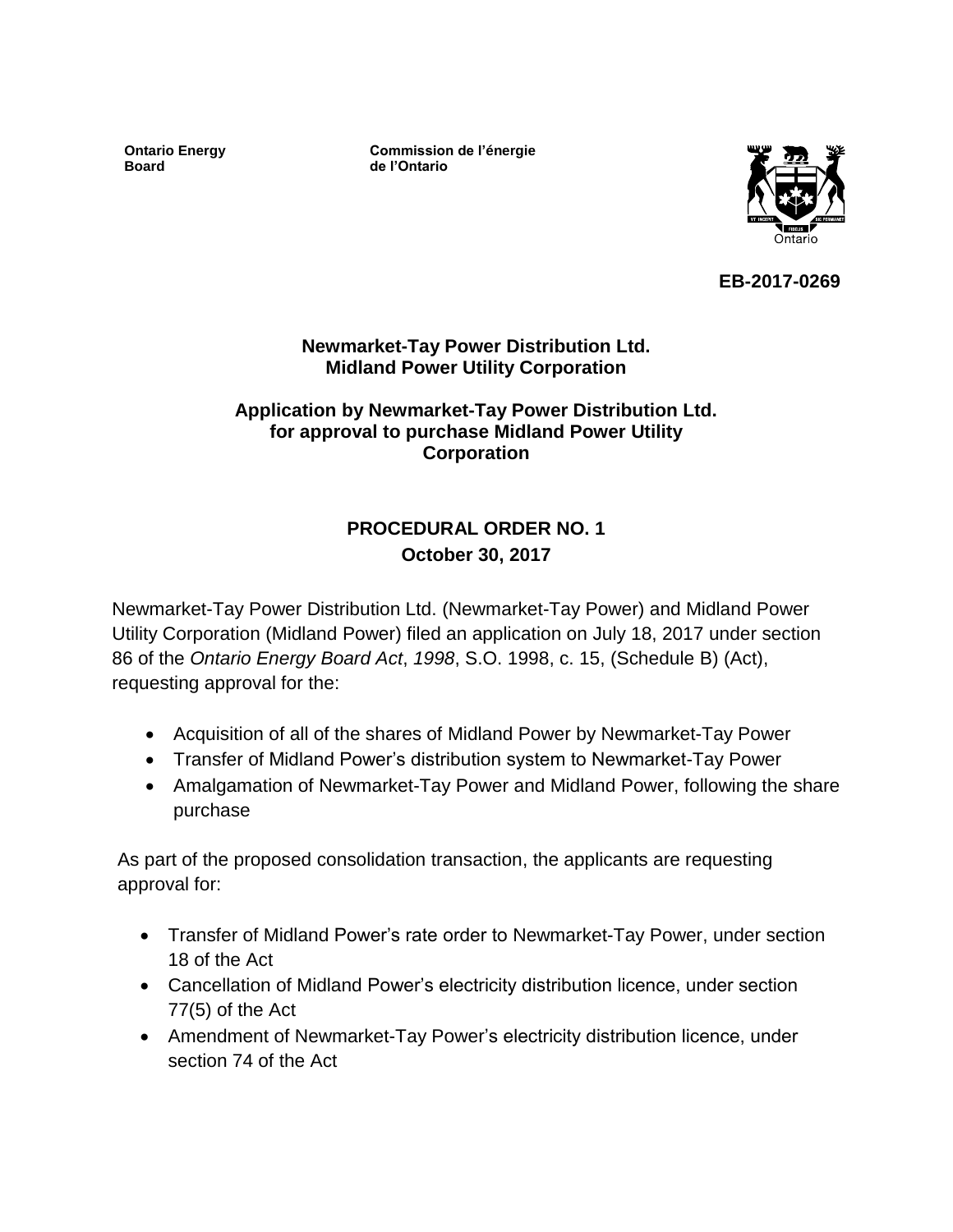The OEB issued a Notice of Hearing on August 31, 2017*.*

Capredoni Enterprises Ltd. (CEL) applied for intervenor status and eligibility for cost awards. The letter from CEL states that intervenor status is being sought by Mr. Capredoni on behalf of his own small business and as a representative/advocate for other small business owners in the Greater Niagara Chamber of Commerce and Ontario Chamber of Commerce. School Energy Coalition (SEC) filed a late intervention request.

On September 19, 2017, Newmarket-Tay Power filed a response objecting to CEL's intervention request. Newmarket-Tay Power submitted that Mr. Capredoni or CEL has not provided information describing the intervenor, its membership (as applicable), the interest of the intervenor in the proceeding and grounds for the intervention in order to demonstrate a "substantial interest" in the proceeding as is required under Rule 22.03 of the OEB's *Rules of Practice and Procedure*.

Newmarket-Tay Power argued that CEL will not be affected by the outcome of this proceeding as CEL is not a customer of either of the applicants in this proceeding. Newmarket-Tay Power further submitted that no evidence has been provided to demonstrate that Mr. Capredoni or CEL has been authorized or appointed by the Greater Niagara Chamber of Commerce or the Ontario Chamber of Commerce or the members of these organizations.

Newmarket-Tay Power objected to CEL's request for cost award eligibility, submitting that the CEL is not a ratepayer of either of the applicants, does not represent ratepayers in either of their service areas and has not identified an interest or policy perspective relevant to the OEB's mandate and to this proceeding.

In a letter dated October 6, 2017, the OEB sought additional information from CEL in relation to CEL's mandate and objectives, its authorization to represent the members of the noted Chambers of Commerce and a description of CEL's substantial interest. CEL was required to provide this information by October 13, 2017.

The OEB has not received the additional information that was requested of CEL. Accordingly, CEL's request for intervenor status and cost eligibility is denied. It is unclear from the notice of intervention whether CEL or Mr. Capredoni has been formally appointed to represent or advocate on behalf of the Greater Niagara Chamber of Commerce and Ontario Chamber of Commerce. Where an individual claims to represent the interests of other individuals or businesses, evidence must be provided to support this. The OEB also notes that CEL's notice of intervention does not state whether CEL is a customer of the applicants, nor does it adequately explain how CEL or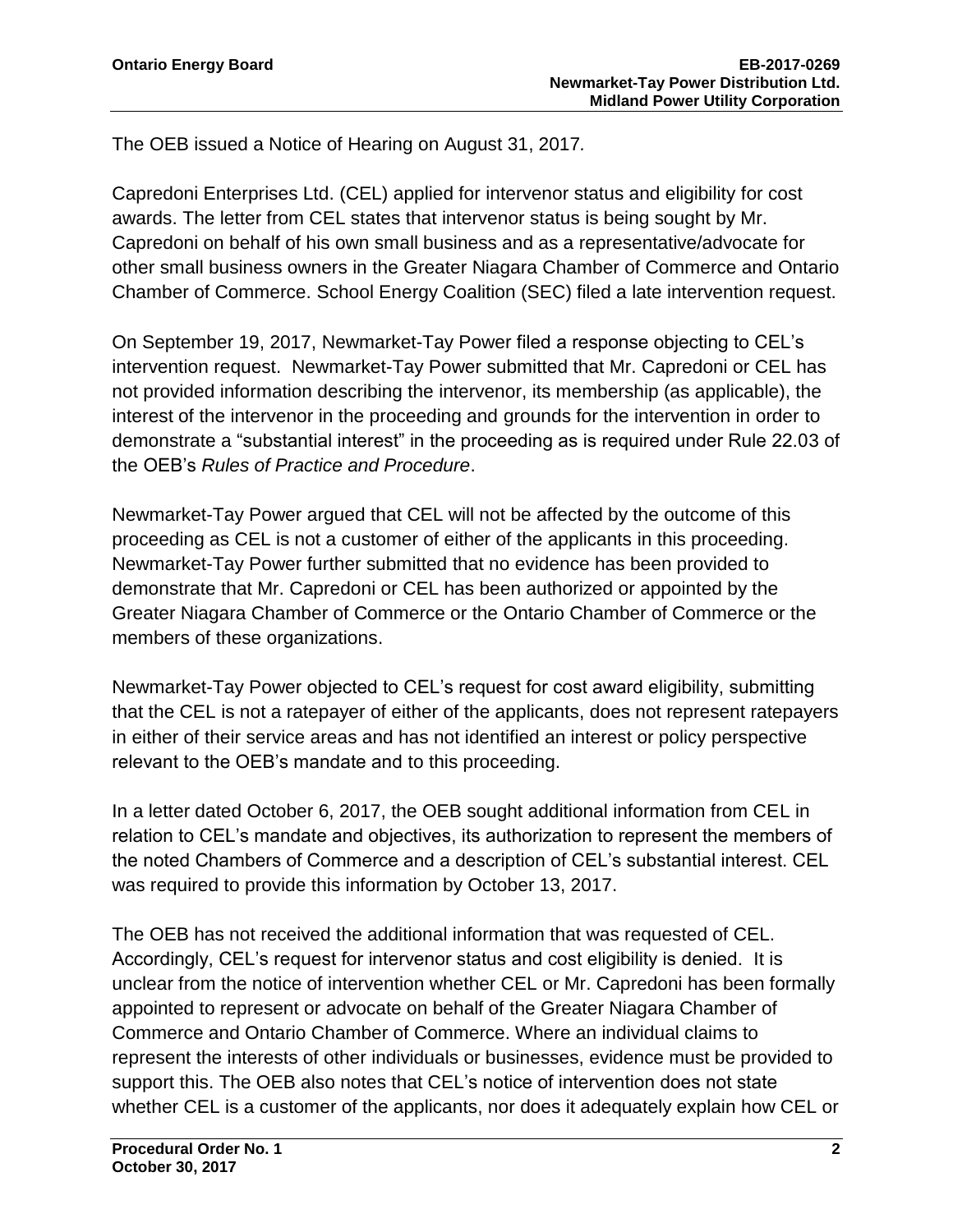any of the members that CEL claims to represent has a substantial interest in the outcome of the proceeding. The OEB does not therefore have any basis upon which to approve the intervention request as filed.

SEC is approved as an intervenor and is eligible to apply for an award of costs under the OEB's *Practice Direction on Cost Awards*. The list of parties in this proceeding is attached as Schedule A to this Procedural Order.

Cost eligible intervenors should be aware that the OEB will not generally allow the recovery of costs for the attendance of more than one representative of any party, unless a compelling reason is provided when cost claims are filed.

Being eligible to apply for recovery of costs is not a guarantee of recovery of any costs claimed. Cost awards are made by way of OEB order at the end of a hearing.

# **Interrogatories**

At this time, provision will be made for written interrogatories. Parties should not engage in detailed exploration of items that do not appear to be relevant and material to the OEB's review of a consolidation application. In developing interrogatories, parties should refer to the OEB's Handbook to Electricity Distributor and Transmitter Consolidations, for what the OEB considers in its review. In making its decision on cost awards, the OEB will consider whether intervenors made reasonable efforts to ensure that their participation in the hearing was focused on material issues.

Parties should consult sections 26 and 27 of the OEB's Rules of Practice and Procedure regarding required naming and numbering conventions and other matters related to interrogatories.

It is necessary to make provision for the following matters related to this proceeding. The OEB may issue further procedural orders from time to time.

# **IT IS THEREFORE ORDERED THAT:**

1. OEB staff and SEC shall request any information and material from the applicants that is in addition to the evidence already filed and that is relevant to the hearing by written interrogatories filed with the OEB and served on all parties by **November 17, 2017.**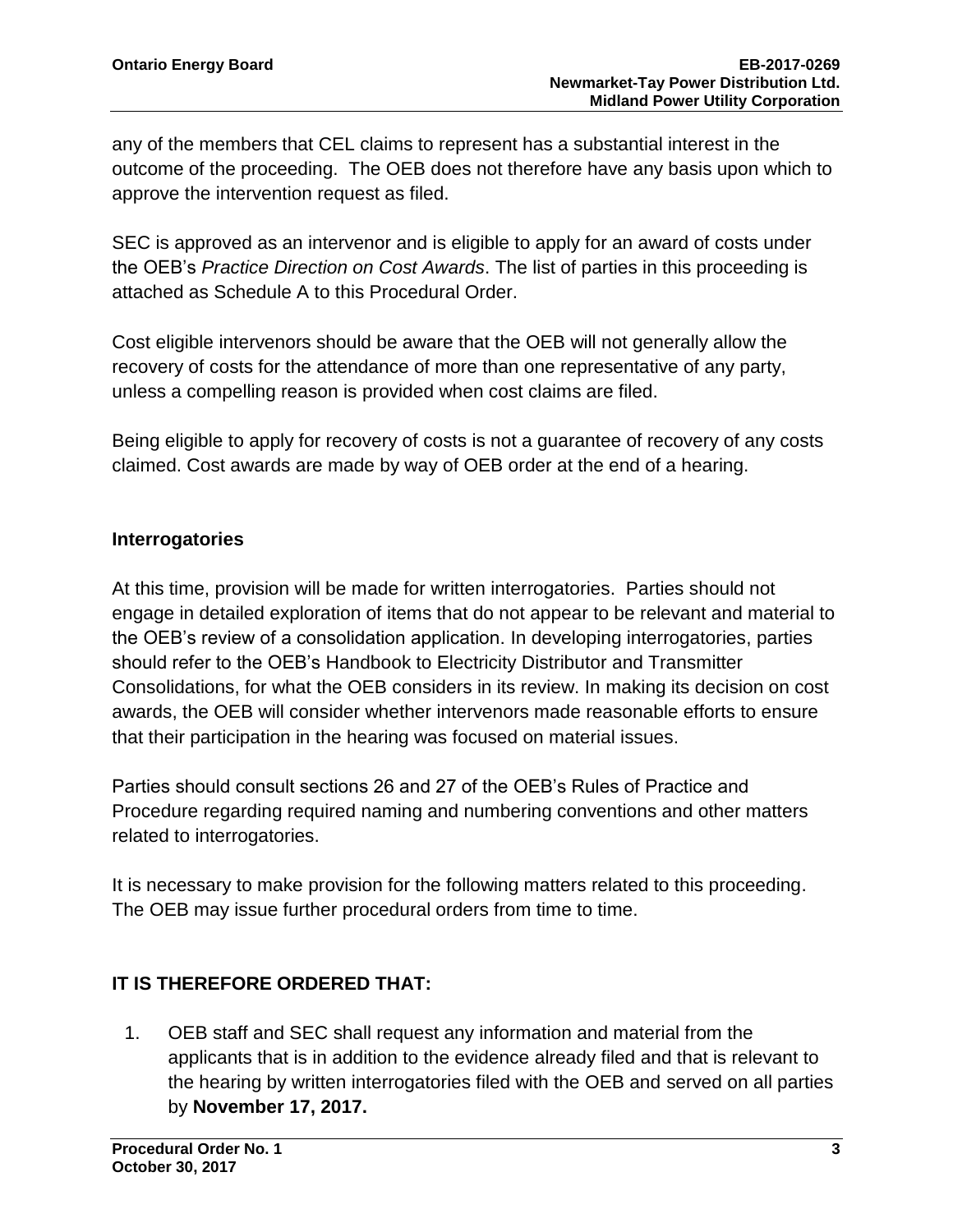2. The applicants shall file with the OEB complete written responses to the interrogatories and serve them on all parties by **December 8, 2017.**

All filings to the OEB must quote the file number, **EB-2017-0269** and be made electronically in searchable/unrestricted PDF format through the OEB's web portal at [https://www.pes.ontarioenergyboard.ca/eservice/.](https://www.pes.ontarioenergyboard.ca/eservice/) Two paper copies must also be filed at the OEB's address provided below. Filings must clearly state the sender's name, postal address and telephone number, fax number and e-mail address. Parties must use the document naming conventions and document submission standards outlined in the RESS Document Guideline found at [http://www.oeb.ca/Industry.](http://www.oeb.ca/Industry) If the web portal is not available parties may email their documents to the address below. Those who do not have internet access are required to submit all filings on a CD in PDF format, along with two paper copies. Those who do not have computer access are required to file 7 paper copies.

All communications should be directed to the attention of the Board Secretary at the address below, and be received no later than 4:45 p.m. on the required date.

With respect to distribution lists for all electronic correspondence and materials related to this proceeding, parties must include the Case Manager, Judith Fernandes at [judith.fernandes@oeb.ca](mailto:judith.fernandes@oeb.ca) and OEB Counsel, Ljuba Djurdjevic at [ljuba.djurdjevic@oeb.ca.](mailto:ljuba.djurdjevic@oeb.ca)

# **ADDRESS**

Ontario Energy Board P.O. Box 2319 2300 Yonge Street, 27th Floor Toronto ON M4P 1E4 Attention: Registrar

E-mail: [registrar@oeb.ca](mailto:registrar@oeb.ca) Tel: 1-888-632-6273 (Toll free) Fax: 416-440-7656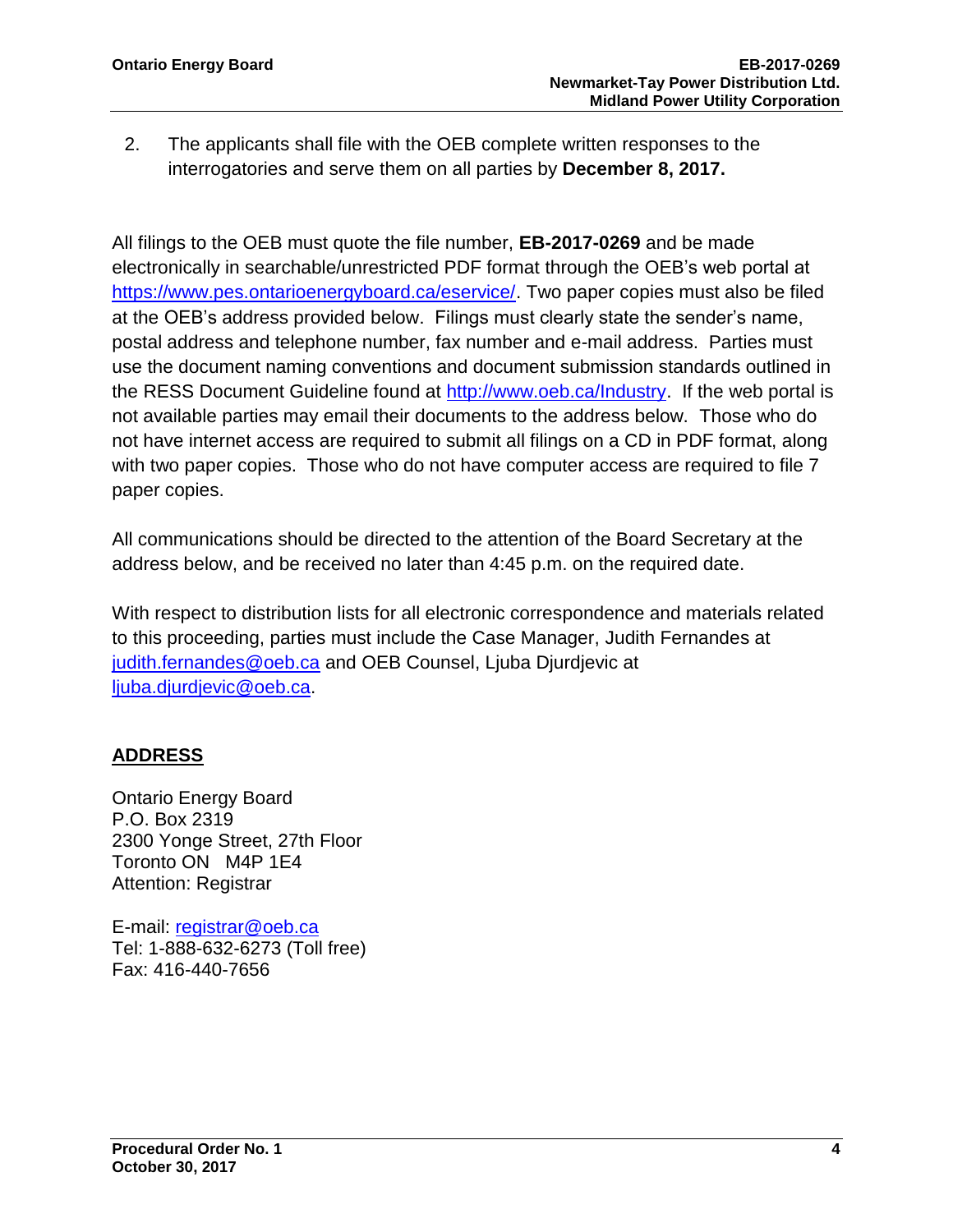# **DATED** at Toronto, **October 30, 2017**

## **ONTARIO ENERGY BOARD**

## **By delegation, before: Kristi Sebalj**

*Original signed by*

Kristi Sebalj Registrar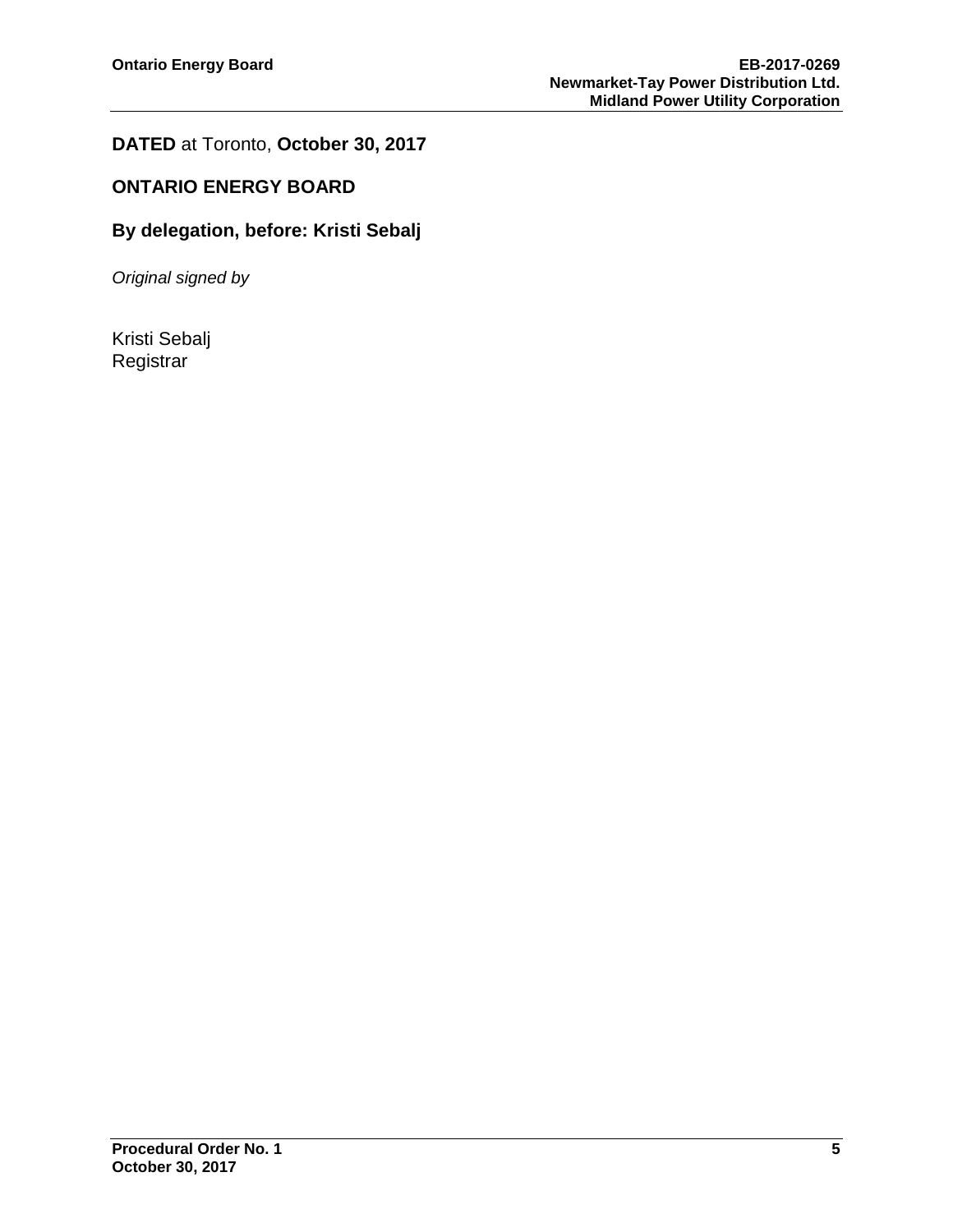**SCHEDULE A PROCEDURAL ORDER NO. 1 LIST OF PARTIES NEWMARKET-TAY POWER DISTRIBUTION LTD. MIDLAND POWER UTILITY CORPORATION EB-2017-0269 October 30, 2017**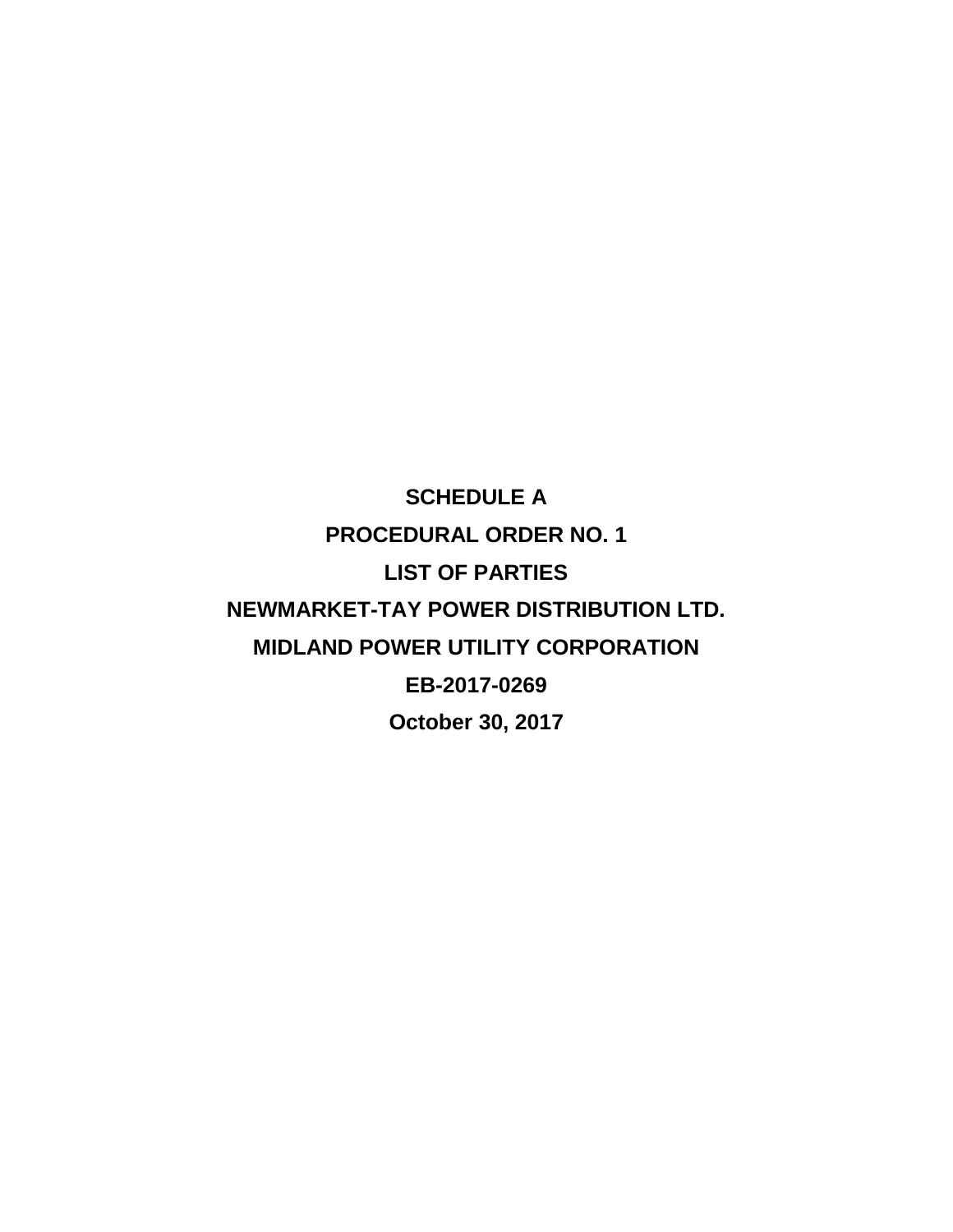## **Newmarket-Tay Power Distribution Ltd. & Midland Power Utility Corporation EB-2017-0269**

# **APPLICANT & LIST OF INTERVENORS**

**October 30, 2017**

| <b>APPLICANT</b>                                       | <b>Rep. and Address for Service</b>                                                                                                                                                                                         |
|--------------------------------------------------------|-----------------------------------------------------------------------------------------------------------------------------------------------------------------------------------------------------------------------------|
| <b>Newmarket-Tay Power</b><br><b>Distribution Ltd.</b> | <b>Laurie Ann Cooledge</b>                                                                                                                                                                                                  |
|                                                        | <b>Chief Financial Officer</b><br>Newmarket-Tay Power Distribution Ltd.<br>590 Steven Court<br>Newmarket, ON L3Y 6Z2                                                                                                        |
|                                                        | Tel: 905-953-8538 Ext: 204<br>Fax: Not Provided<br>regulatory@nmhydro.ca                                                                                                                                                    |
| <b>Newmarket-Tay Power</b><br><b>Distribution Ltd.</b> | <b>Michelle Reesor</b>                                                                                                                                                                                                      |
|                                                        | Newmarket-Tay Power Distribution Ltd.<br>590 Steven Court<br>Newmarket ON L3Y 6Z2<br>Tel: 905-895-8548<br>Fax: Not Provided<br>mreesor@nmhydro.ca                                                                           |
| <b>Midland Power Utility</b><br>Corporation            | <b>Phil Marley</b><br>President & CEO<br><b>Midland Power Utility Corporation</b><br>16984 Highway #12<br>P.O. Box 820<br>Midland ON L4R 4P4<br>Tel: 705-526-9362 Ext: 204<br>Fax: 705-526-7890<br>pmarley@midlandpuc.on.ca |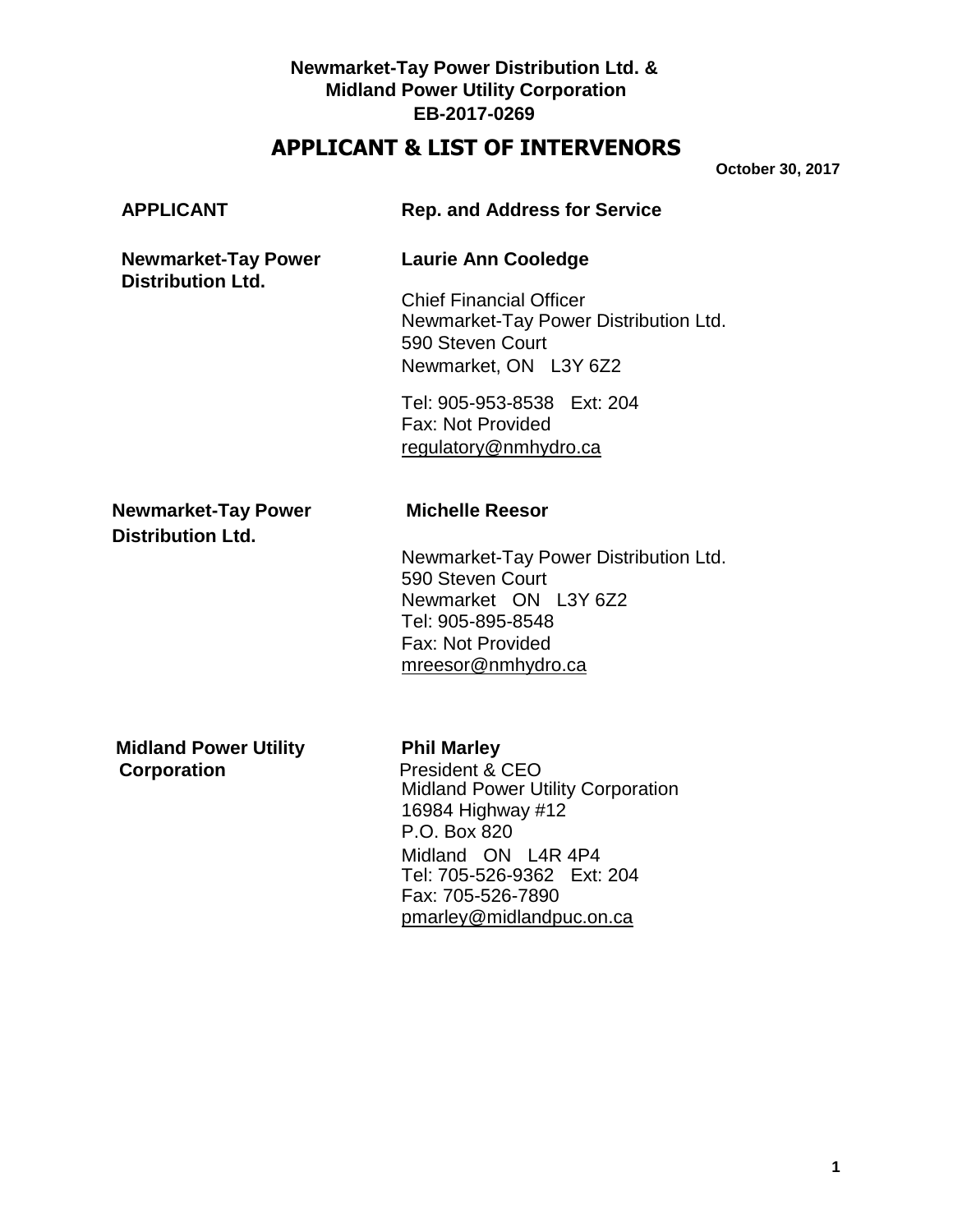## **Newmarket-Tay Power Distribution Ltd. & Midland Power Utility Corporation EB-2017-0269**

# **APPLICANT & LIST OF INTERVENORS**

**October 30, 2017**

**APPLICANT Rep. and Address for Service**

## **APPLICANT COUNSEL**

## **George Vegh**

McCarthy Tetrault LLP Toronto Dominion Bank Tower 66 Wellington Street W. Suite 5300 Toronto ON M5K 1E6 Tel: 416-601-7709 Fax: 416-868-0673 [gvegh@mccarthy.ca](mailto:gvegh@mccarthy.ca)

### **Héloïse Apestéguy-Reux**

McCarthy Tétrault LLP Toronto Dominion Bank Tower 66 Wellington Street W. Suite 5300 Toronto ON M5K 1E6 Tel: 416-601-7809 Fax: 416-868-0673 [hapesteguyreux@mccarthy.ca](mailto:hapesteguyreux@mccarthy.ca)

**Midland Power Utility Gladies Convertsed J. Mark Rodger Corporation**

Midland Power Utility Corporation **Counsel** Scotia Plaza 40 King St. W Toronto ON M5H 3Y4 Tel: 416-367-6190 Fax: 416-361-7088 [mrodger@blg.com](mailto:mrodger@blg.com)